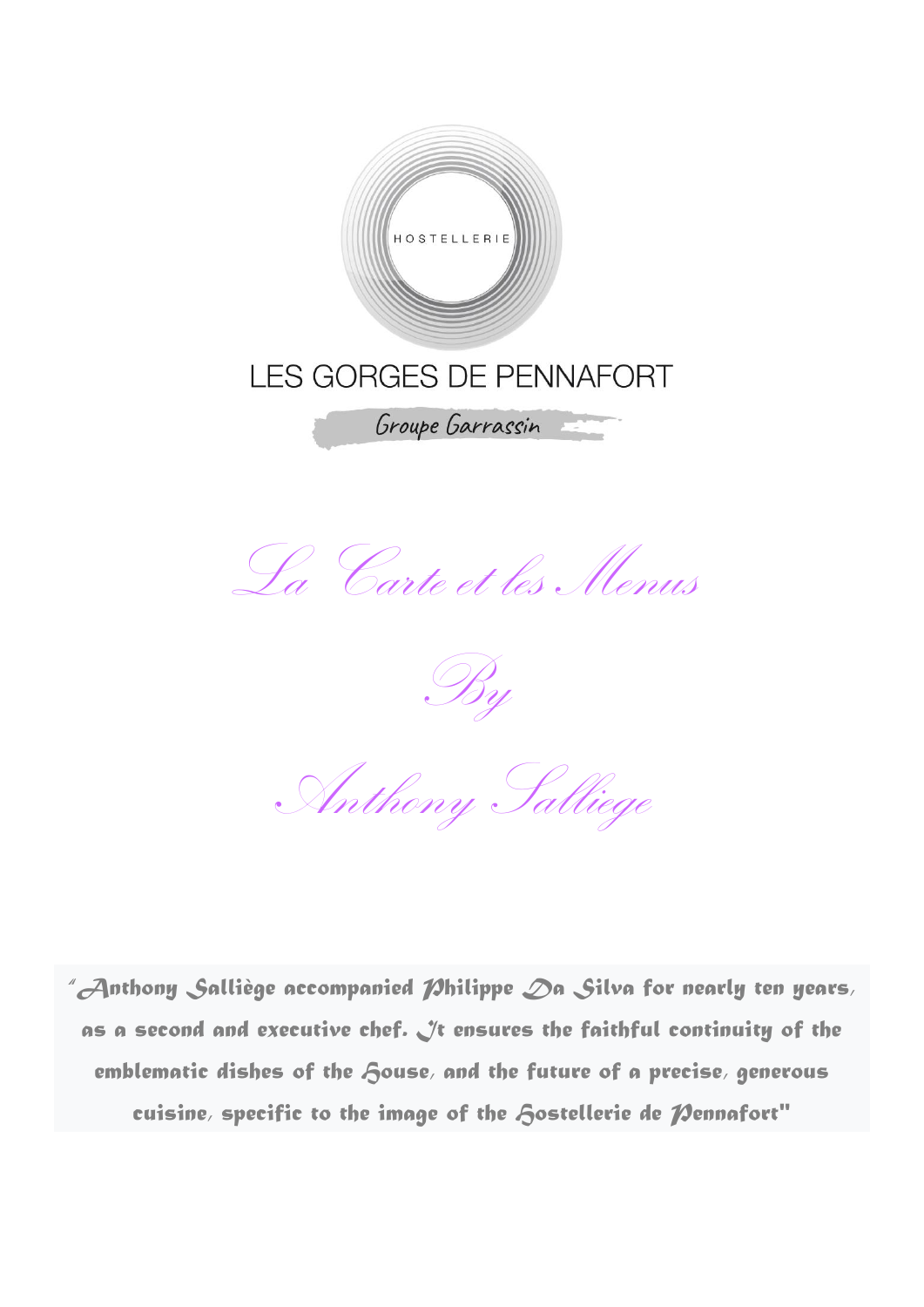

Discovery Menu 89€

Foie gras **8003** Crispy fresh tuna, panisse and zucchini  $5003$ Cannelloni of Callas snails, raw and cooked mushrooms, mesclun stew and vinaigrette  $5003$ 

> Foie gras Ravioli with parmesan **8008** Spice granity and Champagne sorbet  $5003$

Rack of lamb, roasted with thyme and small spring vegetables OR Seared bass fillet, white asparagus and basil sauce **8008** 

> Cream cheese with fresh herbs OR Pears pie with Fourme d'Ambert OR Selection of finest French cheese **80Q3**

> > Desserts from the Chef Mignardises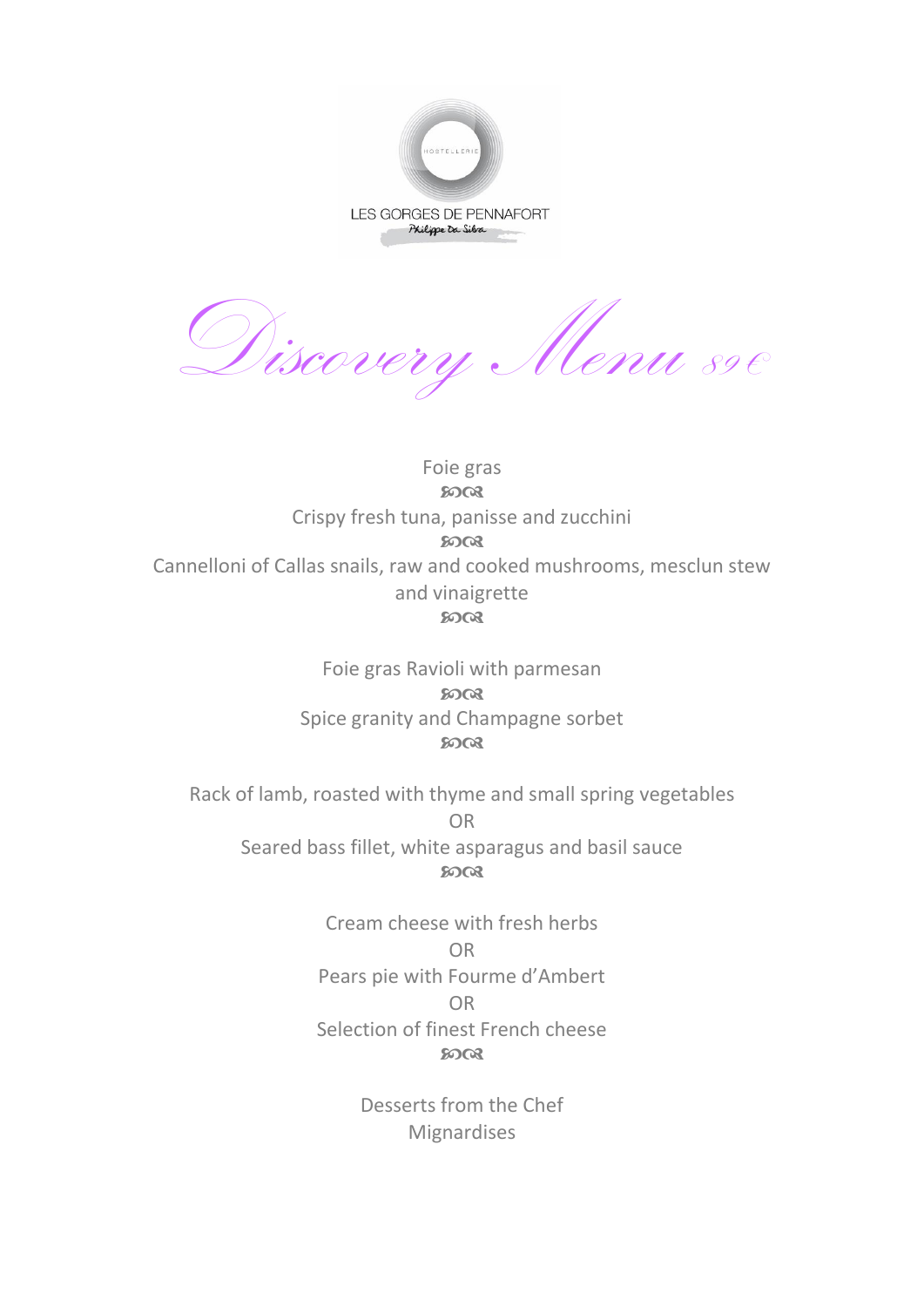

Gourmet Menu <sup>99</sup> €

Foie gras 5008

Crispy fresh tuna, panisse and zucchini

Marinated organic white trout, rhubarb, broad beans and beet

Foie gras Ravioli with parmesan

Snacked turbot fillet, morels, poivrade artichokes and hazelnut jus

 $2003$ 

Spice granity and Champagne sorbet

**8008** 

Roasted and smoked Wagyu beef, peas, Noirmoutier potato and red Saint Julien juice

OR

Braised veal sweetbreads, spring onions and celery

 $5003$ 

Cream cheese with fresh herbs OR Pears pie with Fourme d'Ambert

OR

Selection of finest French cheese

 $5003$ 

Desserts from the Chef Mignardises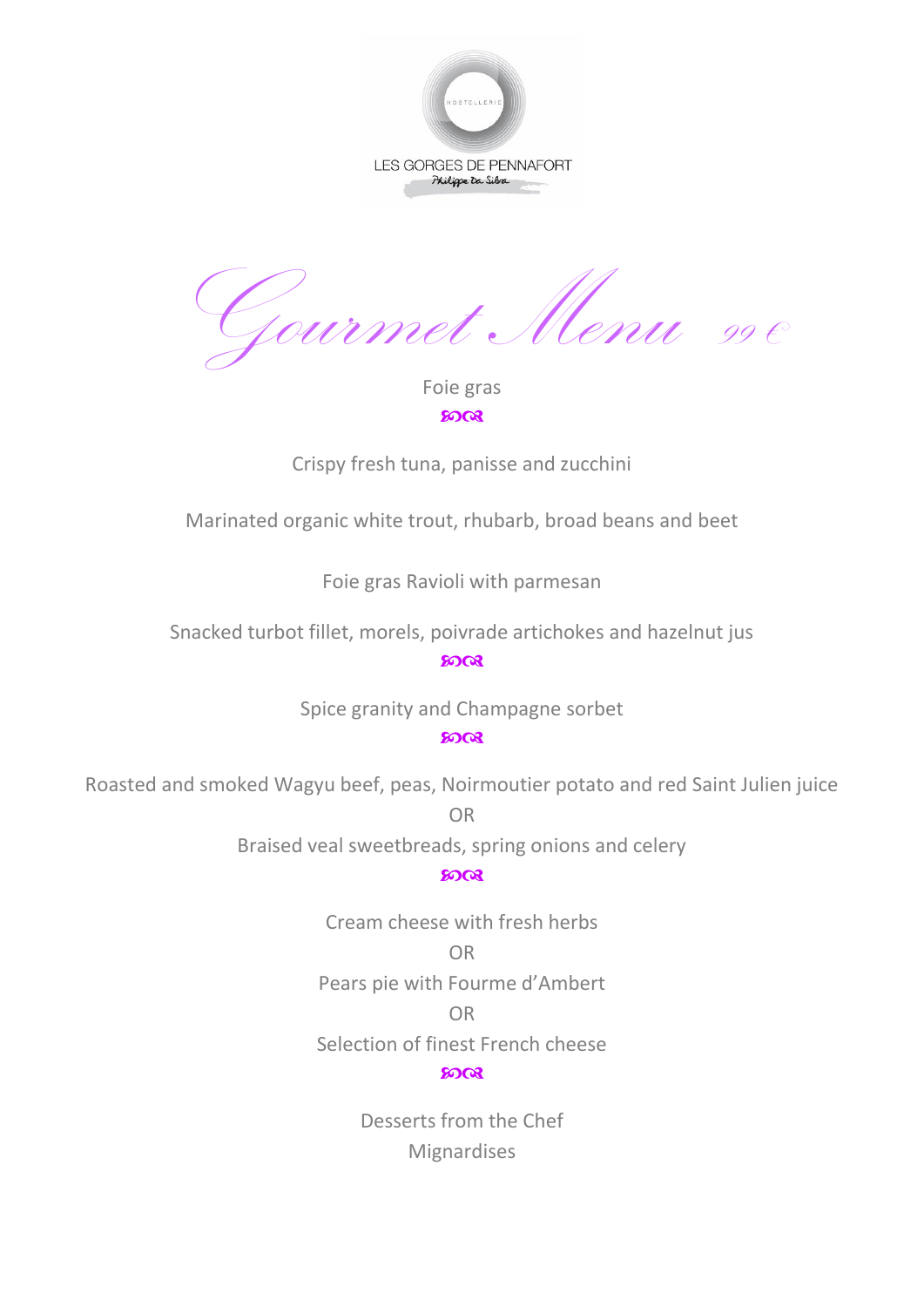



LES GORGES DE PENNAFORT Philippe Da Siba

Uenu &

 with a luxury bottle of Ruinart blanc 2011 Or Veuve Clicquot Ponsardin rosé 2008

## $430 \, \epsilon$  for two persons

Foie gras **8003** 

Crispy fresh tuna, panisse and zucchini ෨෬෭

Sliced pineapple tomato, arugula and basil sorbet ഩ൙

Marinated organic white trout, rhubarb, broad beans and beet

8008 Raviolis foie gras and parmesan

മാരു

Snacked turbot fillet, morels, poivrade artichokes and hazelnut jus

Langoustines, spring vegetables, broth and Serrano ham

 $5003$ Spice granity and Champagne sorbet

ഩ൙

Roasted pigeon with truffles and stuffed zucchini flower

മാര

Selection of finest French cheese

## മാര

Variation around the strawberry

Dulcey white chocolate and currant dome Gianduja chocolate Mignardises

A bottle of water and hot drinks included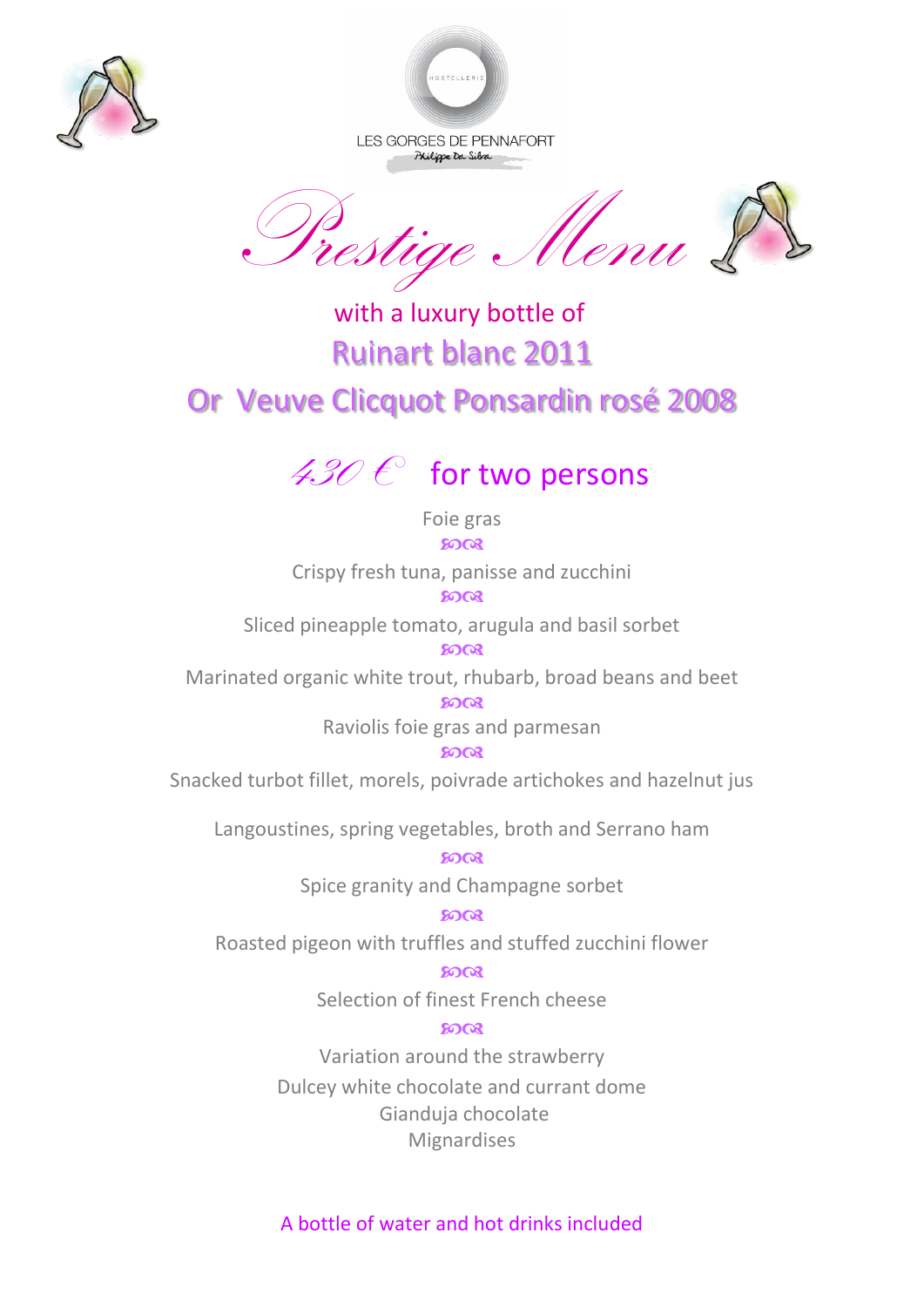

LES GORGES DE PENNAFORT Philippe Da Siba

Degustation Menu

 $\mathscr{A ZO}$   $\mathscr{C}$  per person

## This menu is for all of the table

Foie gras **8003** 

Crispy fresh tuna, panisse and zucchini

Sliced pineapple tomato, arugula and basil sorbet

Lobster salad, candied tomatoes with Callas olive oil

Marinated organic white trout, Calvisius caviar, broad beans and rhubarb

Foie gras Ravioli with parmesan

Snacked turbot fillet, morels, poivrade artichokes and hazelnut jus

Langoustines, spring vegetables, broth and Serrano ham

**8008** 

Spice granity and Champagne sorbet ഹേഷ

Roasted pigeon with truffles and stuffed zucchini flower ou Rack of lamb, roasted with thyme and small spring vegetables **8003** 

> Selection of finest French cheese  $2008$

 Variation around the strawberry Dulcey white chocolate and currant dome Gianduja chocolate **Mignardises**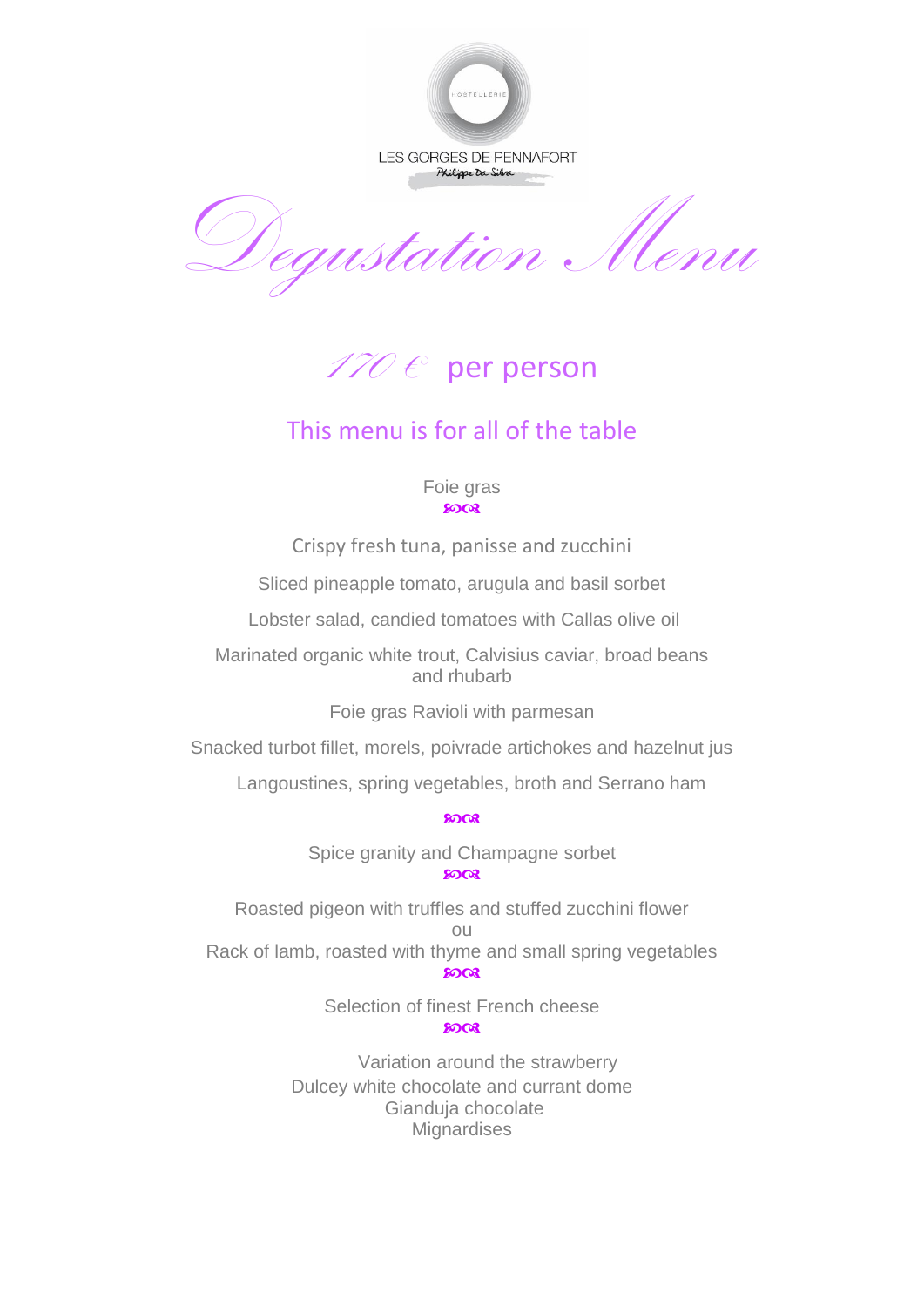



| . Starters                                                                                                                   |            |
|------------------------------------------------------------------------------------------------------------------------------|------------|
| Foie gras in terrine with smoked eel and caviar                                                                              | $47 \in$   |
| Raviolis foie gras and parmesan                                                                                              | 43€        |
| White asparagus from Domaine Saint Vincent and                                                                               |            |
| Melanosporum truffle butter                                                                                                  | $52 \in$   |
| Marinated organic white trout, rhubarb, broad beans and wild garlic<br>Lobster salad, candied tomatoes with Callas olive oil | 55€<br>72€ |

Fish

| Marinated organic white trout, Calvisius caviar                     | $64 \in$ |
|---------------------------------------------------------------------|----------|
| Langoustines, spring vegetables, broth and Serrano ham              | $65 \in$ |
| Seared bass fillet, white asparagus and basil sauce                 | $61 \in$ |
| Snacked turbot fillet, morels, poivrade artichokes and hazelnut jus | $69 \in$ |

| Meat . |  |
|--------|--|

| Braised veal sweetbreads, spring onions and celery          | $59 \in$ |
|-------------------------------------------------------------|----------|
| Roasted rack of lamb, thyme juice                           | $65 \in$ |
| Roasted and smoked Wagyu beef, peas, Noirmoutier potato and |          |
| red Saint Julien juice                                      | $67 \in$ |
| Roasted pigeon with truffles and stuffed zucchini flower    | $63 \in$ |
| Veal chop roasted with spring vegetables                    | $68 \in$ |